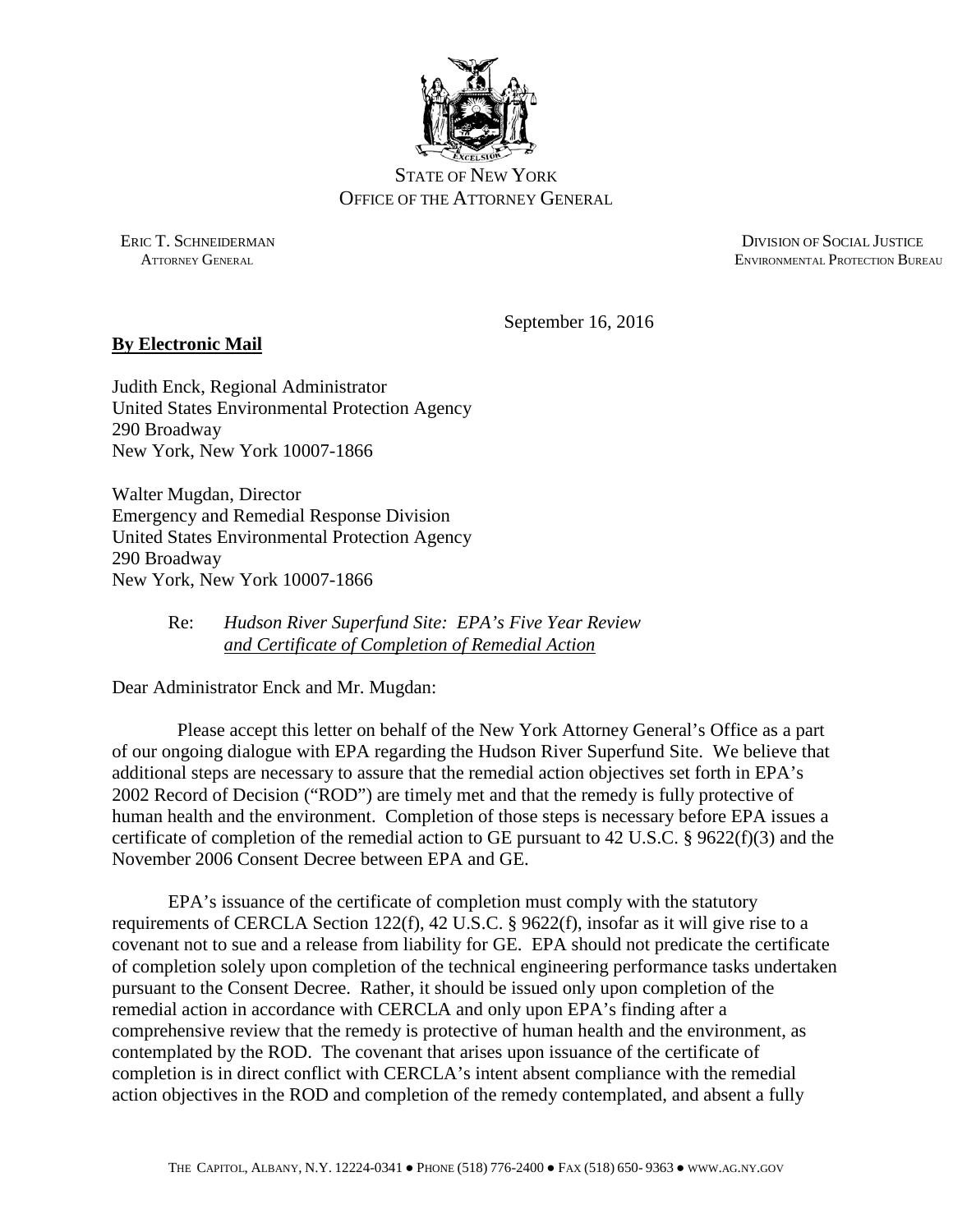supported finding that the remedy is protective of human health and the environment. 42 U.S.C.  $§$  9622(f).

Accordingly, we request that EPA, at a minimum, ensure that the remedial action objectives of the ROD and the requirements of CERCLA are met by taking the following actions:

- (1) Defer issuance of a certificate of completion of the remedial action until EPA finds that the remedy is completed and is fully protective of human health and the environment in compliance with 42 U.S.C. § 9622(f)(3), (5);
- (2) Determine with reasonable certainty how long it will take for the PCB concentrations in fish to drop to the levels necessary to achieve those objectives and to enable lifting human consumption health advisories for PCBs in all contaminated River reaches for all affected species;
- (3) Undertake a comprehensive fish consumption survey along all contaminated reaches of the River, from Hudson Falls to the Battery, to quantify present and future human exposure to PCBs from the consumption of contaminated fish; and
- (4) Define in writing the scope and objectives of the Five Year Review and the participation and respective roles of the review team members, including non-EPA members.

These issues are discussed in detail below.

*(1) Defer Issuance of a Certificate of Completion of the Remedial Action until EPA Finds that the Remedy is Protective of Human Health and the Environment in Compliance with 42 U.S.C. § 9622(f)* 

 We understand that EPA is considering issuing to GE a certificate of completion of the remedial action, notwithstanding evidence establishing the ineffectiveness of the remedy in achieving the ROD's remedial action objectives, and despite EPA's on-going Five Year Review to determine the effectiveness of the remedial action. It is inconsistent with the requirements of CERCLA Section 122(f)(3) to issue the certificate of completion without finding that the ROD's remedial action objectives have been achieved and that the remedial work necessary to achieve those objectives is complete. 42 U.S.C. § 9622(f)(3). That provision prohibits a covenant not to sue from taking effect unless EPA "certifies that the remedial action has been completed in accordance with the requirements of this chapter at the facility that is the subject of such covenant." 42 U.S.C. § 9622(f)(3). The question presented here is whether EPA can certify that the Hudson River remedial action has been completed in accordance with the requirements of CERCLA.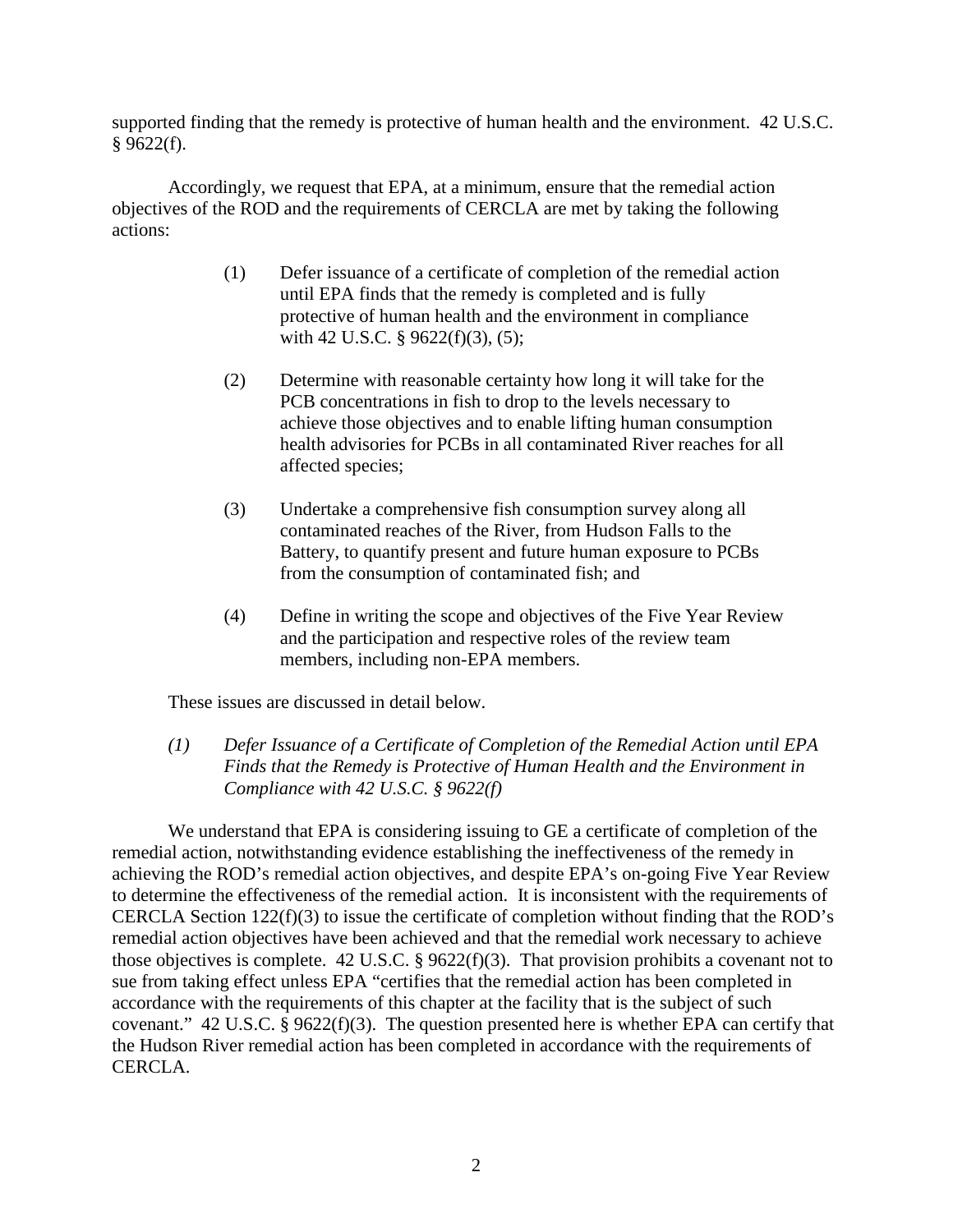EPA's issuance of a certificate of completion is contrary to CERCLA's statutory scheme in the absence of a finding that the remedial action objectives of the ROD have been achieved and the remedy is protective of human health and the environment. For the Hudson River, the preeminent remedial action objective in the ROD is the reduction of the concentration of PCBs in fish within specific time-frames. *See* ROD, p. 73. It is now clear that the ROD's express remedial action objective to reach 0.4 mg/kg of PCBs in fish by 2016 has not been achieved. Based on the most recent data available, the 2014 PCB fish concentration is 2.71 mg/kg, which is more than 600% greater than the remedial objective of 0.4 mg/kg for 2016. No reasonable observer expects the upcoming 2015 or 2016 data to demonstrate that the 0.4 mg/kg concentration has now been achieved. The ROD's objective of achieving more dramatic reductions (0.05 mg/kg) later also is questionable, as EPA recognized in its 2012 Five-Year Review. *See* "First Five Year Review Report for Hudson River PCBs Superfund Site," p. 34 (2012).

In addition to the ROD's remedial action objective for PCB fish concentrations not being met, EPA has failed to provide a revised projected time-frame by which they will be met. EPA has not publicly amended the ROD or explained the significant difference between its objectives and the current status of PCB concentrations in fish. Because EPA cannot conclude that the ROD's remedial action objectives have been met, it cannot conclude that the remedial action has been completed in accordance with CERCLA's requirements. 42 U.S.C. § 122(f)(3). Consequently, a certification of completion and the associated covenant not to sue would be  $improper.<sup>1</sup>$ 

Furthermore, a certificate of completion is premature before EPA completes its Five Year Review, which is presently underway. If EPA finds that the remedy is not protective (or if it improperly defers a protectiveness finding because of the absence of data showing declining  $PCBs$  in fish), $^2$  EPA may have limited recourse against GE once the certificate is issued. Indeed, EPA's finding that the remedial action has not met the ROD's standard of "protective" would be

 $\overline{a}$ 

<sup>&</sup>lt;sup>1</sup> Unlike numerous other consent decrees for Superfund sites, the 2006 Hudson River Consent Decree does not specify that certification of the remedial action shall be issued in compliance with CERCLA Section 122(f), 42 U.S.C. § 9622(f)(3). *See, e.g., U.S. v. Atlantic Richfield Co.*, CV-83-317-HLN-SHE (D. Montana, 2008), Consent Decree, Clark Fork River Operable Unit (p. 16) ("'Certification of Completion of the Remedial Action' shall mean EPA's certification, in consultation with the State, pursuant to Section 122(f)(3) of CERCLA, 42 U.S.C. § 9622(f)(3), that the Remedial Action . . . have been completed . . . in accordance with the requirements of CERCLA, the NCP, and the ROD . . . including certification that Performance Standards have been attained."); *U.S. v. NCR Corp., et. al.,* CV-10-C-910 (E.D.Wisc. 2010), Notice of Lodging of Consent Decree (p. 14) (". . . these covenants shall take effect upon certification of completion of the remedial action by EPA pursuant to 42 U.S.C. § 9622(f)(3)"). The 2006 Hudson River Consent Decree, however, must be read as incorporating that statutory requirement.

 $2$  EPA's guidance indicates that deferral of a protectiveness finding in the Hudson River's Five Year Review is not appropriate because exposure pathways are well-known, no new exposure pathways have been identified, no new contaminants have been identified, and an ecological risk assessment has been done. *See* OSWER Memo 9200.2-111: "Clarifying the Use of Protectiveness Determinations for CERCLA Five-Year Reviews," p. 4 (Sept. 13, 2012).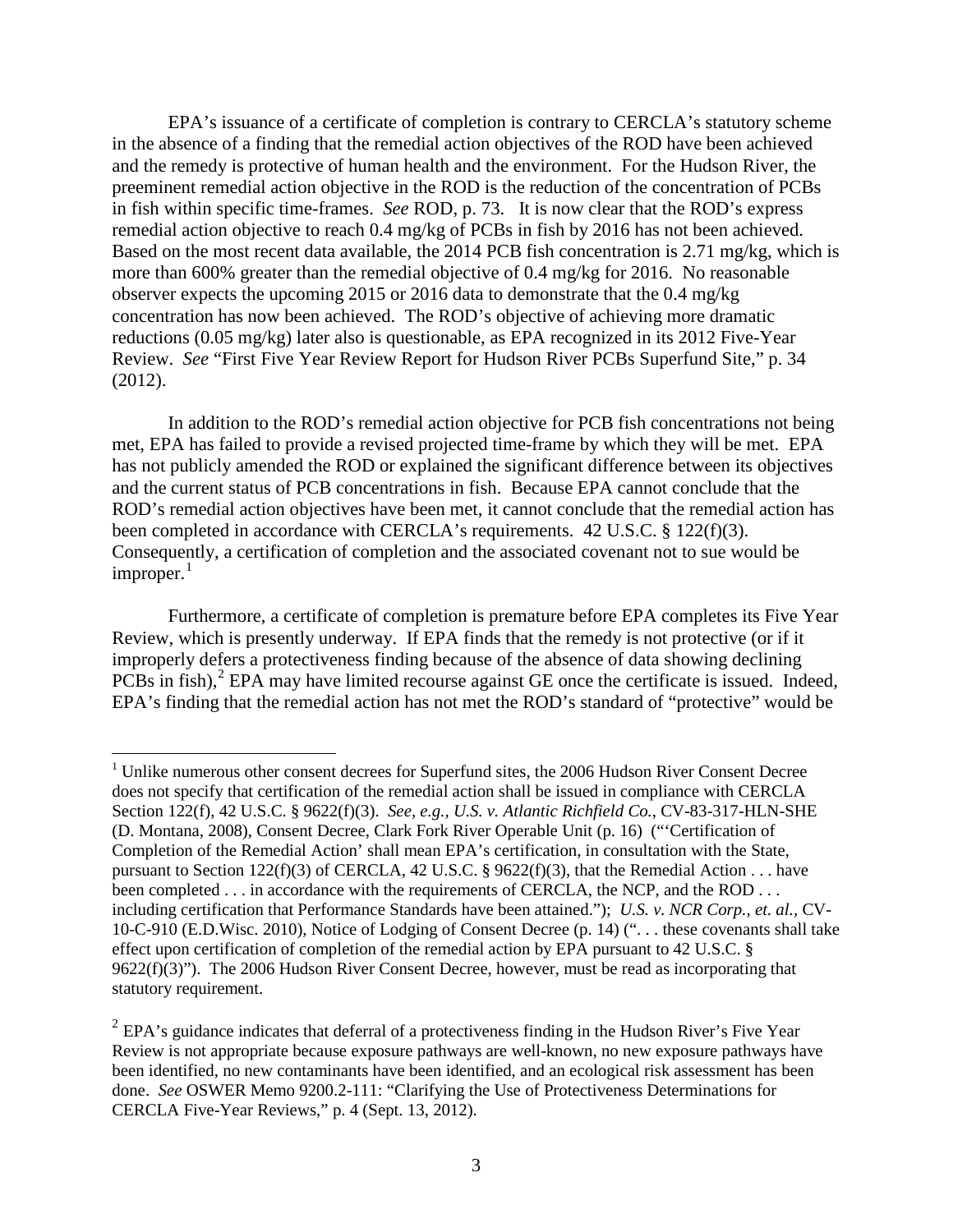well-supported because there continues to be human exposure to PCBs from fish consumption and the migration of PCBs down-River.

The Five Year Review is intended to assure the protectiveness of the remedy in situations where contamination remains. 42 U.S.C. § 9621(c). The purpose of the Review is directly related to determining whether a responsible party may be granted a covenant not to sue. A remedy that is not protective of human health and the environment may not be deemed by EPA as complete, and granting a covenant not to sue in those circumstances is not appropriate under the statute.

Moreover, GE has not met a fundamental requirement for a covenant not to sue under CERCLA Section 122(f). As required by CERCLA Section 122(f)(5), 42 U.S.C. § 9622(f)(5), GE has not completed all outstanding obligations under the 2006 Consent Decree including, but not limited to, work related to (1) successfully restoring all River habitat damaged during implementation of remedial work, and (2) decommissioning and decontaminating the contaminated sediment processing facility.

A certification of completion of the remedial action should not issue to GE absent EPA's finding that the ROD's remedial action objectives have been met, that the remedy is *protective,*  and that GE is in compliance with, and has *completed,* all obligations under the Consent Decree within the meaning of CERCLA Section 122(f), 42 U.S.C. § 9622(f).

# *(2) EPA Should Determine with Reasonable Certainty the Time-Frame Necessary to Achieve the Remedial Action Objectives for the Reduction of PCB Concentrations in Fish*

 As discussed above, it is now clear that the remedy has not met the remedial action objective of reducing PCB concentrations in fish to 0.4 mg/kg by 2016, and may not reach the ROD's more dramatic reductions to 0.05 mg/kg. Accordingly, EPA must determine with reasonable certainty the time-frame by which there will be a reduction of PCB concentrations in fish so that fish consumption advisories for PCBs may be lifted in all contaminated River reaches of the Hudson River for all species.

 New York's concurrence in the ROD was premised upon timely achieving the stated remedial action objectives for reducing PCB concentrations in fish. The State has been prejudiced not only by the failure to achieve those objectives timely, but by the current lack of certainty regarding when they will be achieved so that Hudson River fish can be safely consumed. We request that as a part of the Five Year Review process, EPA clearly define the time-frame for achieving the remedial action objectives set forth in the ROD.

 In evaluating that time-frame, EPA must take into account the change in fish tissue sampling that occurred during GE's implementation of the baseline and remedial fish monitoring. The consequence of the fish data being collected in a manner that was inconsistent with what New York believed was required is important to answering the question of the timeframe for achieving the remedial objectives. This issue requires credible review by EPA.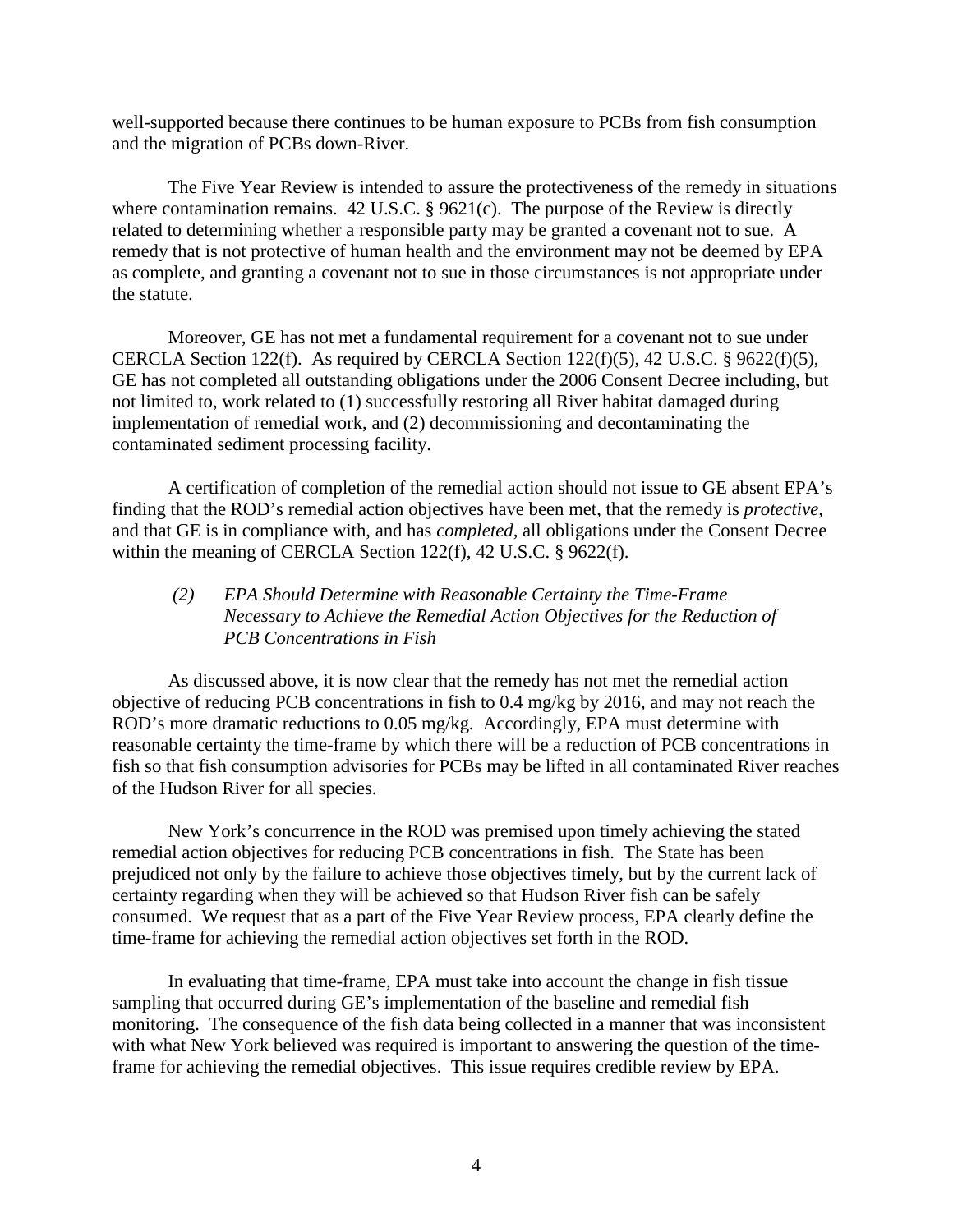*(3) EPA's Determination of the Remedy's Protectiveness Must Be Supported By a Comprehensive Fish Consumption Survey to Quantify Current and Potential Future Human Exposure* 

The short- and long-term effectiveness of fish consumption advisories as an institutional control of human exposure to PCBs in edible fish is questionable. Despite the New York Department of Health's ("NYSDOH's") annual issuance of the advisories, the public is still consuming fish from the Hudson River, a circumstance of which EPA is aware. Human consumption and exposure need to be quantified and evaluated for all contaminated River reaches in order to determine whether the advisories are sufficiently protective over both the short- and long-term. In addition, the localized effects of human exposure in certain more contaminated areas of the River also should be evaluated as part of EPA's Five Year Review and protectiveness determination.

In 1996, the NYSDOH conducted a survey and found that the public was still consuming Hudson River fish in significant amounts despite extensive public outreach and widespread knowledge of the levels of PCB contamination in fish (Survey Report attached). The public's level of fish consumption and exposure that is documented in NYSDOH's Survey Report may be greater today in light of the public's understandable - but incorrect - perception that the River has been cleaned up and that the fish may safely be eaten.

An updated survey of fish consumption along all contaminated reaches of the River from Hudson Falls to the Battery should be undertaken to accurately assess current and future human exposure and the efficacy of fish consumption advisories as short- and long-term institutional controls to protect human health.

#### *(4) The Scope and Objectives of the Five-Year Review*

Presently, EPA is undertaking a second Five Year Review for the Hudson River remedy in which it is required to make a finding that human health and the environment are being protected. CERCLA § 121(c) provides:

> If the President selects a remedial action that results in any hazardous substances, pollutants, or contaminants remaining at the site, the President shall review such remedial action no less often than each 5 years after the initiation of such remedial action *to assure that human health and the environment are being protected by the remedial action* being implemented.

42 U.S.C. 9621(c) (emphasis added). Thus, fundamental to the Five Year Review is EPA's required finding that the remedy is protective.

 Under applicable guidance, a protectiveness determination requires EPA to find that the remedy is functioning as intended by the ROD; that the exposure assumptions, toxicity data, cleanup levels, and remedial action objectives used at the time the remedy was selected are still valid; and that no information has come to light that could call the protectiveness of the remedy